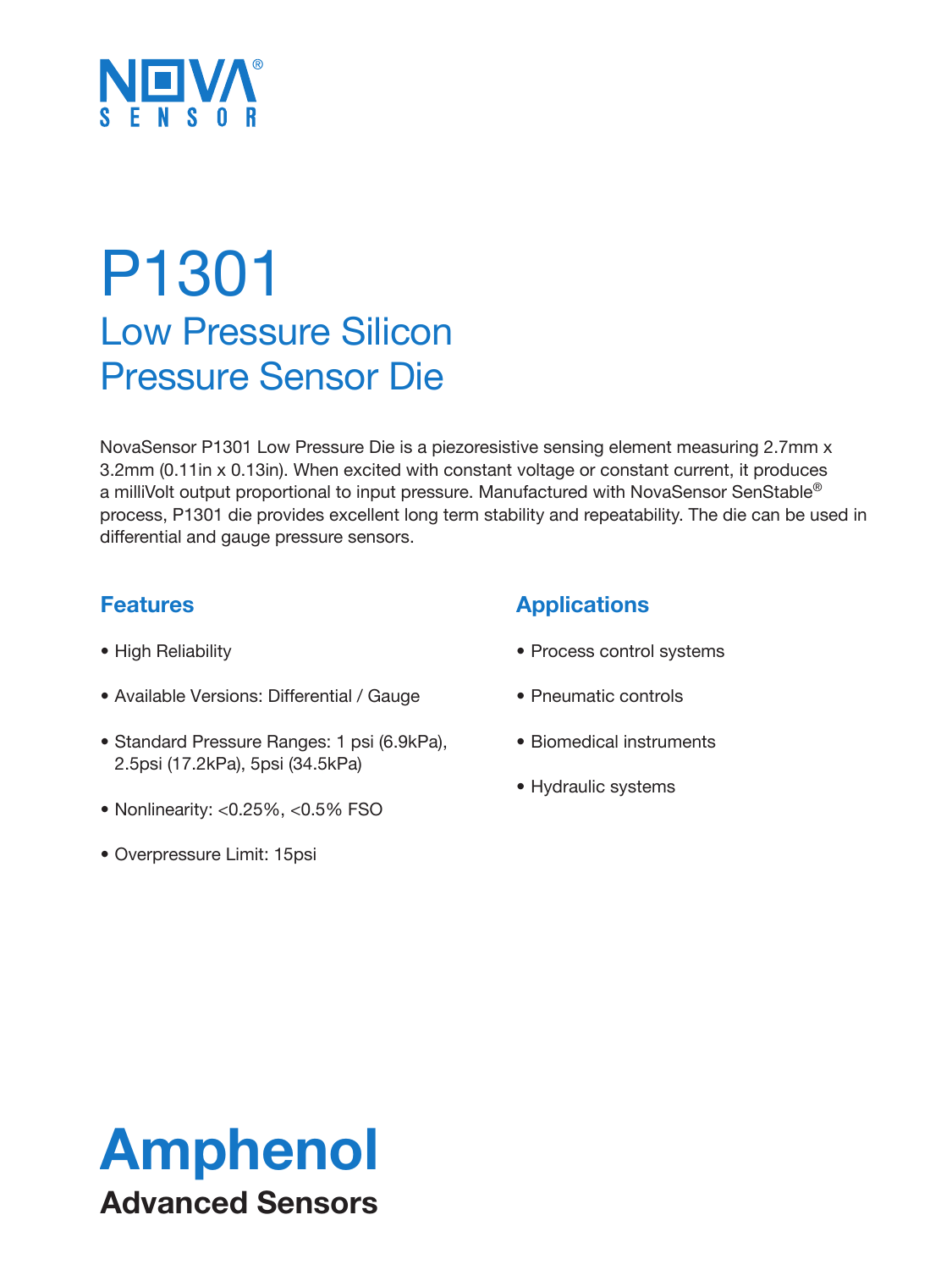## P1301 Specifications

## **P1301 Schematic Diagrams**







## **Die Height (H)**

2.0mm with 63 mil glass 2.8mm with 93 mil glass

| <b>Parameter</b>                                | <b>Value</b>                           | <b>Units</b> | <b>Notes</b>     |
|-------------------------------------------------|----------------------------------------|--------------|------------------|
| General                                         |                                        |              |                  |
| Pressure Range                                  | 1                                      | psi          | 6.9kPa           |
|                                                 | 2.5                                    | psi          | 17.2kPa          |
|                                                 | 5                                      | psi          | 34.5kPa          |
| Electrical @ 25°C (72°F) unless noted           |                                        |              |                  |
| Excitation                                      | 1.5                                    | mA           | 10VDC Maximum    |
| Input Impedance                                 | 5000±20%                               | Ω            |                  |
| Output Impedance                                | 5000±20%                               | Ω            |                  |
| <b>Environmental</b>                            |                                        |              |                  |
| Temperature Range                               |                                        |              |                  |
| Operating                                       | $-40$ to 125                           | °C           | (-40°C to 257°F) |
| Storage (undiced)                               | $-55$ to $150$                         | °C           | (-55°C to 302°F) |
| <b>Mechanical</b>                               |                                        |              |                  |
| Weight                                          | 0.04                                   | g            | $(0.00008$ lb)   |
| Media Compatibility                             | Clean dry air, non-<br>corrosive gases |              |                  |
| Performance Parameters <sup>(5)</sup>           |                                        |              |                  |
|                                                 | Value <sup>(6)</sup>                   | Units        | <b>Notes</b>     |
| Zero Offset                                     | ±75                                    | mV           | 1                |
| Full Scale Output (FSO)                         | 80 to 120                              | mv           | 1psi             |
| Full Scale Output (FSO)                         | 140 to 300                             | mv           | 2.5,5psi         |
| Linearity (5psi)                                | ±0.25                                  | %FSO         | $\overline{2}$   |
| Linearity (1,2.5psi)                            | $\pm 0.5$                              | %FSO         | 2                |
| Pressure Hysteresis                             | ±0.1                                   | %FSO         |                  |
| <b>Temperature Coefficient</b><br>of Zero       | ±30                                    | µV/V/°C      | 3                |
| Temperature Coefficient of 0.36<br>Resistance   |                                        | $%$ /°C      | 3                |
| Temperature Coefficient of -0.21<br>Sensitivity |                                        | %FSO/°C      | 3                |
| Thermal Hysteresis of Zero 0.25                 |                                        | %FSO         | 3,7              |
| 1. 0 KPaG for differential or gage sensors.     |                                        |              |                  |

2. Best fit straight line.

3. Typical value between 0°C and 70°C (32°F and 158°F).

4. Typical value over one year.

5. All values measured at 25°C (77°F) and 1mA excitation, unless otherwise noted.

6. 51445 TCS -.25% FSO / °C.

7. 0.5% FSO for 1psi range.

#### **Shipping and Handling**

All wafers are shipped in protective containers. The wafers are sawn on sticky tape with rings. All wafers are electrically probed and visually inspected. Samples from each wafer verify offset, FS output, and linearity. Electrical rejects and visual rejects are marked with ink dots. Each wafer will have the following information: Lot number, wafer number, device number, and the number of good dice.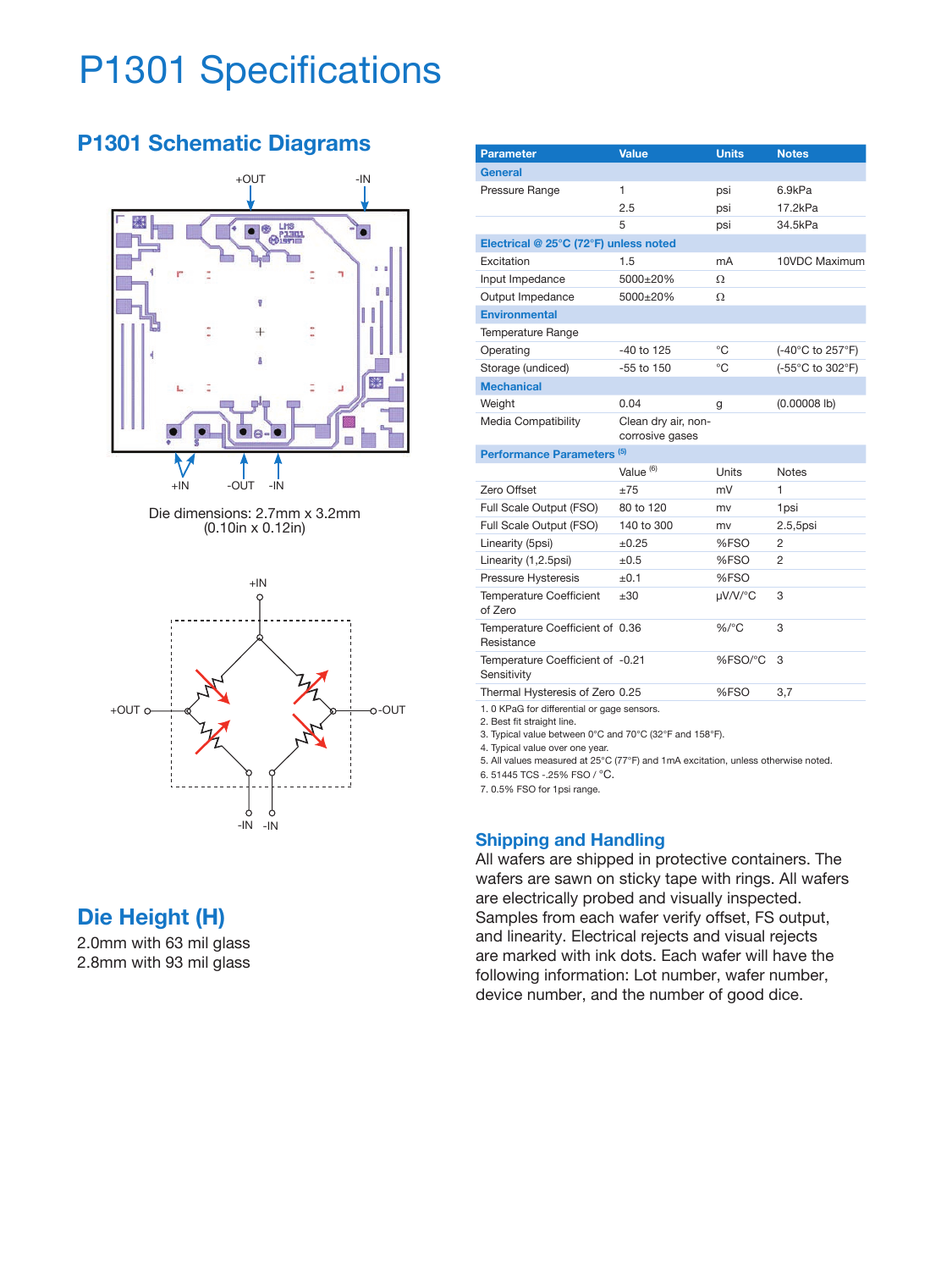#### **Warranty**

NovaSensor warrants its products against defects in material and workmanship for 12 months from the date of shipment. Products not subjected to misuse will be repaired or replaced. NovaSensor reserves the right to make changes without further notice to any products herein. NovaSensor makes no warranty, representation or guarantee regarding the suitability of its products for any particular application. NovaSensor does not assume any liability arising out of the application or use of any product or circuit and specifically disclaims, and all liability, without limitation consequential or incidental damages. The foregoing warranties are exclusive and in lieu of all other warranties, whether written, oral, implied or statutory. No implied statutory warranty of merchantiablity or fitness for a particular purpose shall apply.

### **Ordering Information**

| <b>Part Number</b> | <b>Description</b>        |
|--------------------|---------------------------|
| 51626              | 1 psi D/G, 63 mil glass   |
| 51315              | 2.5 psi D/G, 63 mil glass |
| 51446              | 2.5 psi D/G, 93 mil glass |
| 51316              | 5 psi D/G, 63 mil glass   |
| 51447              | 5 psi D/G, 93 mil glass   |
|                    |                           |

*Minimum Release Quantity: Approximately 400 die (1 wafer)*